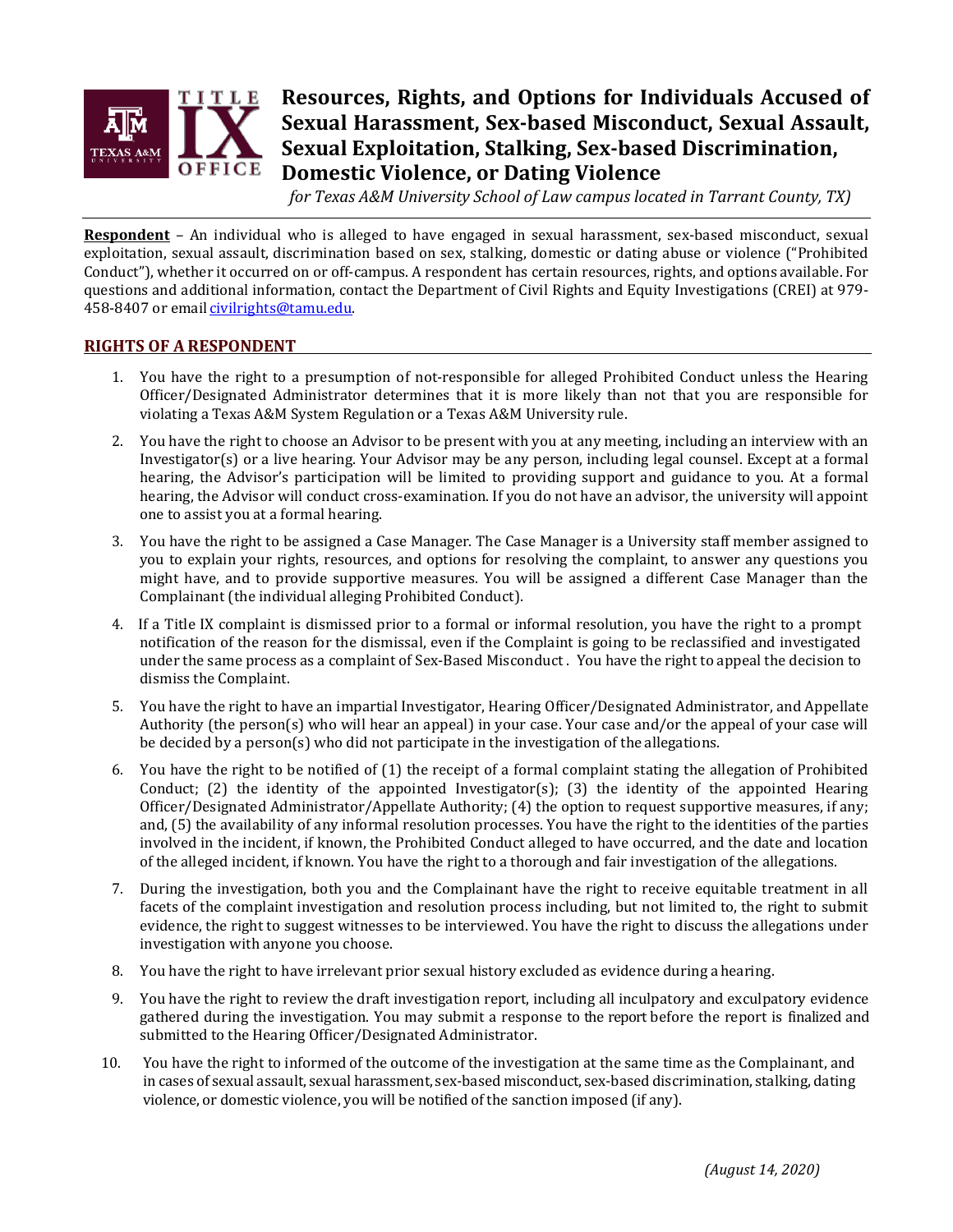- 11. You have the right to appeal the decision of the Designated Administrator based on new evidence; procedural irregularity; bias or conflict of interest on the part of the Title IX Coordinator, Investigator(s), or Designated Administrator; or, appropriateness/severity of the sanctions. You have the right to be notified if the case is appealed by either party and the outcome of the appeal.
- 12. If you believe that the other party has subjected you to prohibited conduct, you have the right to file a university complaint against the other party. You also have the right to file a criminal complaint against the other party with the appropriate law enforcement agency, ifappropriate.

More information about these rights can be found on the Title IX website at [titleix.tamu.edu. I](https://titleix.tamu.edu/)f you have questions, please contact your Case Manager or the Department of Civil Rights and Equity Investigations at979-458-8407.

# **PRIVACY OF INFORMATION**

#### **Privacy of Information**

Most university employees are mandatory reporters, which means that if an employee experiences, observes, or becomes aware of an alleged or suspected incident of discrimination or harassment in the course and scope of their employment, the employee must report all known information to the University. Counselors and Medical providers report de-identified statistics only. See *[Texas A&M University System Regulation 08.01.01,](https://policies.tamus.edu/08-01-01.pdf) Section 2.1* for more information about mandatory reporting.

The University is committed to protecting the privacy of reporting parties, complainants, and respondents to the extend allowable under law. Given the sensitive nature of reports, information will be maintained in a secure manner and will only be disclosed to school officials who are responsible for handling the university's response and/or have a legitimate educational interest. All students' educational records are protected under the Family Educational Rights and Privacy Act (FERPA). For more information about FERPA, go to [registrar.tamu.edu.](http://registrar.tamu.edu/)

#### **SUPPORTIVE MEASURES**

Accused individuals have an equitable right to request assistance with changes to academic, living, transportation, and work situations. Contact your Case Manager to request these changes. Supportive measures will be provided free of charge and may not unreasonably burden either party.

Counseling, health, mental health, advocacy, and other services are available for respondents both on-campus and in the community. In most cases, psychologists/counselors in the Student Assistance Program (for students, [humana.com/sap\)](http://www.humana.com/sap) or Work/Life Solutions Program (for employees, [employees.tamu.edu/eap\) a](http://employees.tamu.edu/eap)re not required to, nor may, report an incident that in any way identifies students or employees concerned without their consent. However, if an imminent harm situation is present, the counselor must take action to protect whoever is at risk. Below is a brief list of available resources. Confidential resources are *italicized*; however, in accordance with the Clery Act, confidential resources will report de-identified statistics only.

#### **Counseling**

| <b>Name</b>                                                                                                      | <b>Phone</b>                 | <b>Address</b> | Website                                             |
|------------------------------------------------------------------------------------------------------------------|------------------------------|----------------|-----------------------------------------------------|
| <b>Work/Life Solutions Program</b><br>(for employees)                                                            | 866-301-9623                 |                | employees.tamu.edu/eap                              |
| <b>Student Assistance</b><br><b>Program and</b><br><b>Work/Life Services</b><br><b>Program</b> (for<br>students) | 1-855-270-3349<br>(TTY: 711) |                | https://humana.your-<br>$s$ ap.com/login?returnUrl= |

**No on-campus counseling services are in place at the Law School campus.**

# **Medical and Health Services**

| $\sim$<br>Name | Phone | <b>Address</b> | .<br>Website |
|----------------|-------|----------------|--------------|
|                |       |                |              |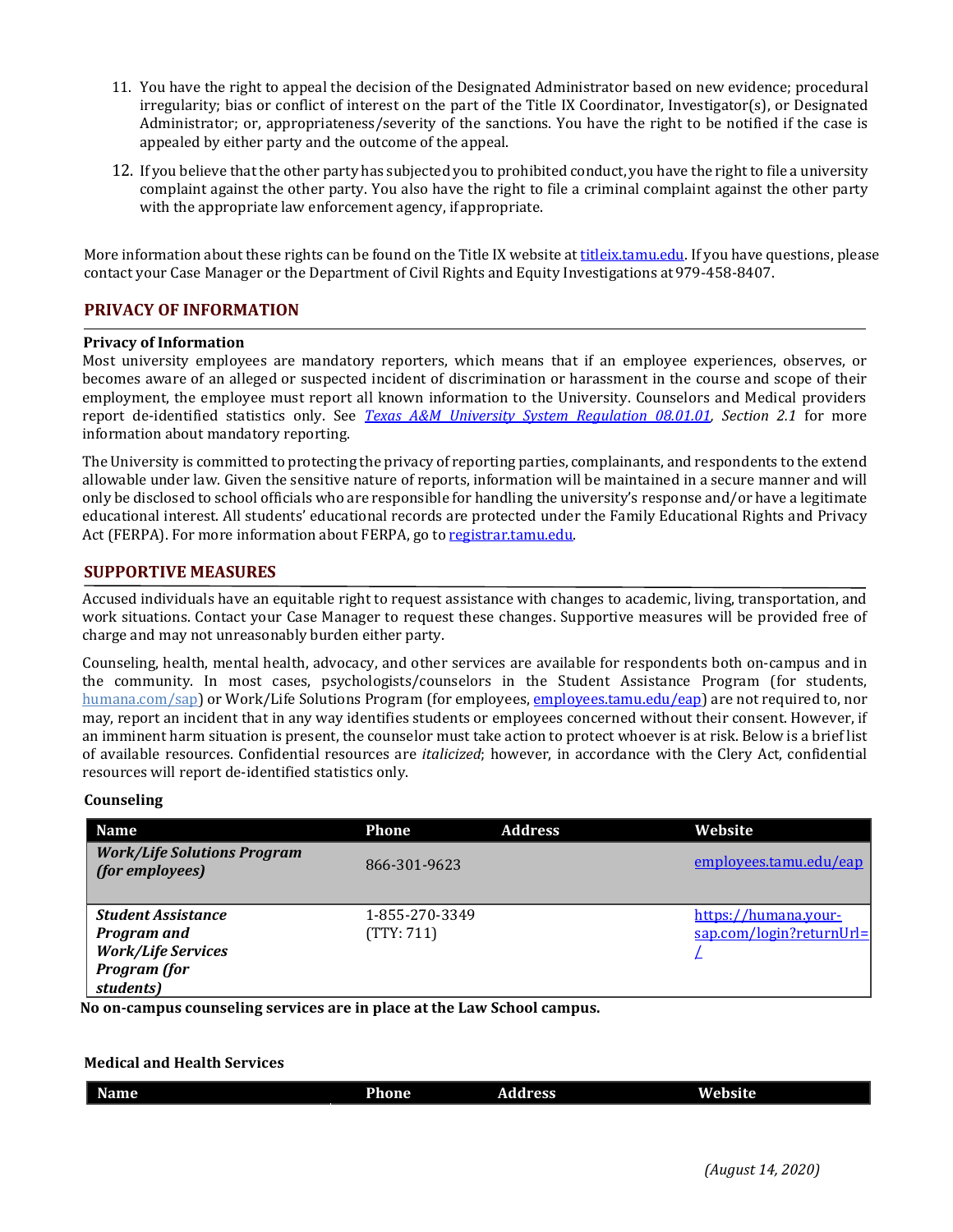| <b>JPS Hospital</b>                                     | 817-702-1110 | 1500 S. Main Fort Worth,<br>TX 76104           | https://www.jpshealthn<br>et.org/                                     |
|---------------------------------------------------------|--------------|------------------------------------------------|-----------------------------------------------------------------------|
| <b>Texas Health Harris</b><br><b>Methodist Hospital</b> | 817-250-2000 | 1301 Pennsylvania Ave.<br>Fort Worth, TX 76104 | https://www.texashealth<br>.org/Locations/texas-<br>health-fort-worth |
| <b>Methodist Hospital</b>                               | 210-575-4444 | 7700 Floyd Curl Dr.<br>San Antonio, TX 78229   | https://sahealth.com/loc<br>ations/methodist-<br>hospital/            |

**No on-campus medical/health services are in place at the Law School campus.**

#### **Support, Advocacy, and Other Resources**

| <b>Name</b>                                                                                  | Phone                        | <b>Address</b>                                                   | Website                                                      |
|----------------------------------------------------------------------------------------------|------------------------------|------------------------------------------------------------------|--------------------------------------------------------------|
| <b>Student Assistance Services</b><br>(College Station campus)                               | 979-845-3113                 | Student Services Building,<br>Texas A&M Campus                   | studentlife.tamu.edu/sas                                     |
| <b>Women's Resource Center</b><br>(College Station campus)                                   | 979-845-8784                 | <b>Student Services Building,</b><br><b>Texas A&amp;M Campus</b> | studentlife.tamu.edu/wrc                                     |
| LGBTQ+ Pride Center<br>(College Station campus)                                              | 979-862-8920                 | Student Services Building,<br>Texas A&M Campus                   | studentlife.tamu.edu/lgbtq                                   |
| <b>Student Affairs Office</b>                                                                | 817-212-4020                 | 1515 Commerce Street, Fort<br>Worth, TX 76102                    | https://law.tamu.edu/cur<br>rentstudents/student-<br>affairs |
| <b>Student Legal Services</b><br>(College Station campus)                                    | 979-862-4502                 | Student Services Building,<br>Texas A&M Campus                   | studentlife.tamu.edu/sls                                     |
| <b>International Student Services (visa</b><br>and immigration assistance)                   | 979-845-1824                 | Pavilion Room 110                                                | iss.tamu.edu                                                 |
| <b>Student Assistance Program and</b><br><b>Work/Life Services Program (for</b><br>students) | 1-855-270-3349<br>(TTY: 711) | n/a                                                              | https://humana.your-<br>sap.com/login?returnUrl=             |
| <b>Student Financial Aid</b>                                                                 | 979-845-3236                 | <b>Pavilion Second Floor</b>                                     | financialaid.tamu.edu/                                       |
| <b>Texas Lawyers Assistance Program</b><br><b>TLAP) for Law Students</b>                     | 1-800-343-8527               | n/a                                                              | www.tlaphelps.org                                            |

# **REPORTING PROHIBITED CONDUCT**

# **Anonymous Reporting**

Individuals wishing to submit an anonymous report may use the reporting form found on th[e Title IX website. T](https://titleix.tamu.edu/report/)he University's ability to investigate and respond to an anonymous report may be limited.

#### **Reporting to Law Enforcement**

Individuals reporting an incident have the option of notifying or not notifying law enforcement authorities, including university and local police. An individual may decline to notify law enforcement. An anonymous "Jane/John Doe" report can be filed with the police by the alleged victim while deciding whether to pursue criminal charges. Lawenforcement is able to help individuals understand the process of obtaining orders of protection, restraining orders, or similar lawful orders issued by the courts. Below is a list of local law enforcement agencies. Reports should be filed with the law enforcement agency that is located where the incident occurred.

| Name | Phone | --<br><b>Name</b> | Phone |
|------|-------|-------------------|-------|
|      |       |                   |       |